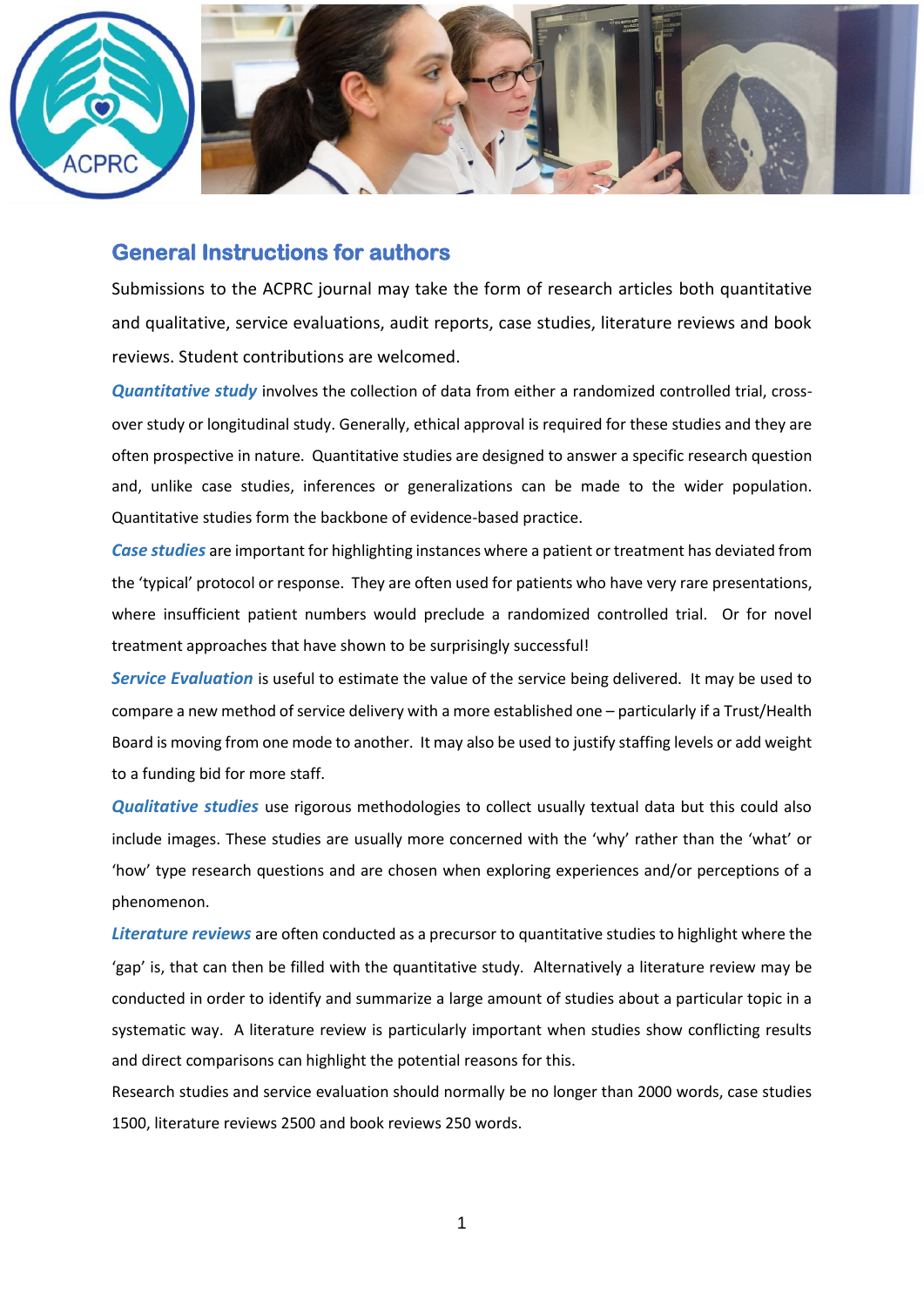

Here is a guide to the overall layout of the articles, please see the web site:

[www.acprc.org.uk/publications](http://www.acprc.org.uk/publications) for further details.

**Formatting the document for submission**

# **Font and spacing**

All text is Calibri and fully justified. Title: bold 16pt, 1.5 spacing Authors, keywords and correspondence: 12pt, all headings bold Abstract:

- Sub-headings: 14pt, bold, italic
- Text: 12pt, single spaced, italic

Main body of article:

- Headings: bold 14pt,
- Text: 12pt, double spacing
- Any further subheadings within sections: italic

Fig and table titles: 12pt

Note for insert figure/table: bold, italic, capital, red 12pt.

All pages must be numbered

# **Title page**

All submissions should include a title page as the first page of the document. This page must include the following information:

- Title of the article
- The names and initials of each author & institutional affiliation of each author.
- Name, e-mail address and telephone number of the author responsible for correspondence.
- Please provide up to 5 keywords that summarise the major themes of your article.
- Word count (excluding abstract)

# **Tables and Illustrations**

Tables and illustrations should be sent in separate files. Do not paste figures and tables into the text. Photography and images should be in black and white. Supply images at highest resolution obtainable from source. Do not reduce the file size.

If previously published, acknowledge the original source. It is the author's responsibility to ensure that permission is received from the copyright holder for the reproduction of figures and tables before submission (search for 'permissions' on the publisher's website).

References, explanatory matter and definitions of abbreviations should be explained in a key below the table.

Ensure that each table and figure are cited in the text.